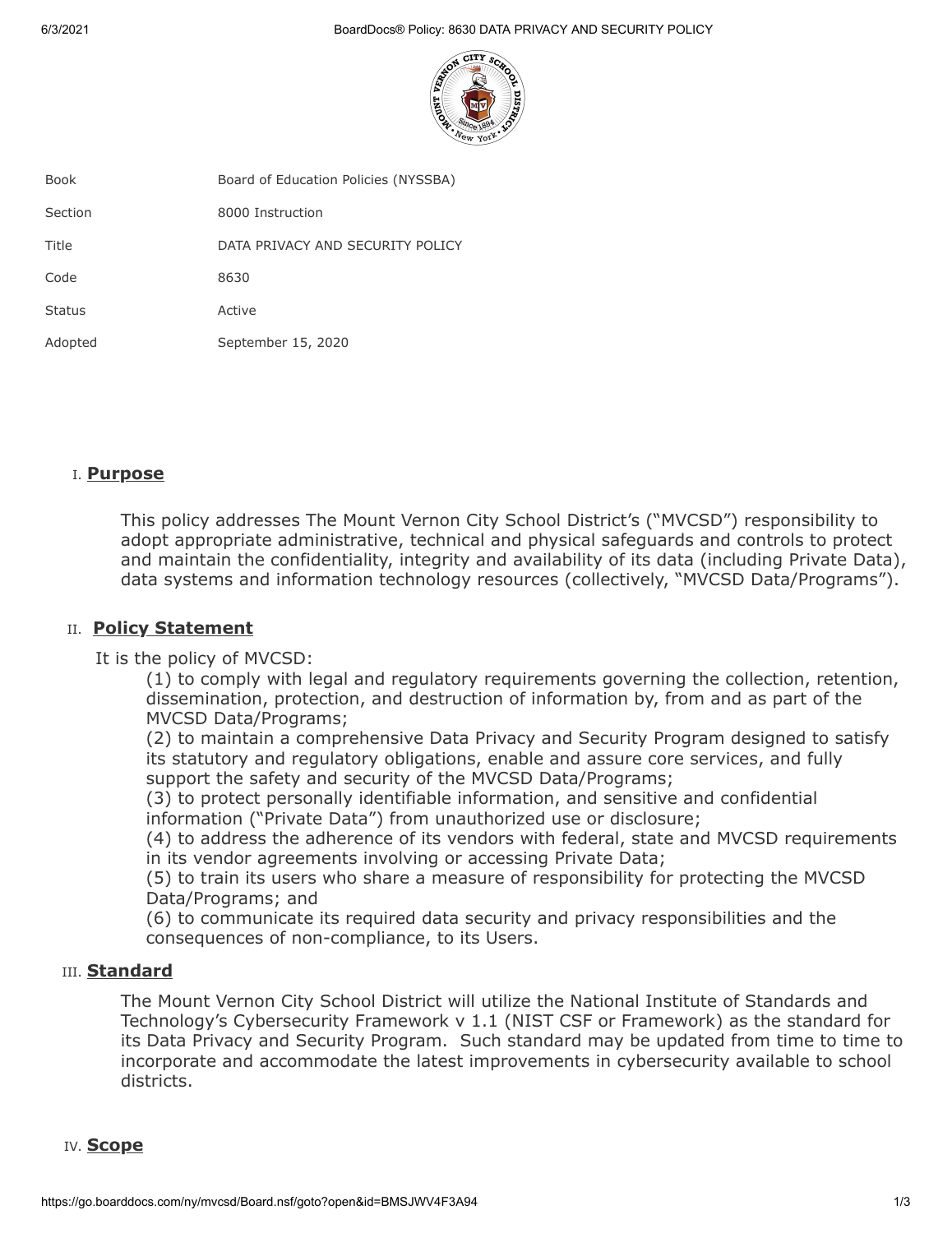The policy applies to the Mount Vernon City School District employees, and to independent contractors, interns, volunteers ("Users") and third-party contractors who receive or have access to MVCSD Data/Programs.

This policy encompasses, and the MVCSD Data/Programs include, all systems, automated and manual, including systems managed or hosted by third parties on behalf of MVCSD, and it applies to all data and information, regardless of the form or format, which is created or used in support of the activities of MVCSD.

This policy shall be published on the MVCSD website and notice of its existence shall be provided to all employees and other Users.

## V. **Compliance**

The Superintendent or their designee shall ensure compliance of this policy, related policies, and their applicable standards, guidelines and procedures. Instances of non-compliance will be addressed on a case-by-case basis. All cases will be documented, and employees and other Users and vendors will be directed to adopt corrective practices, as applicable.

# VI. **Oversight**

The Superintendent or their designee shall appoint a Data Protection Officer. MVCSD's Data Protection Officer shall annually report to the MVCSD Board and Superintendent on data privacy and security activities and progress, the number and disposition of reported breaches, if any, and a summary of any complaint submitted pursuant to Education Law §2 d. In addition, any critical incidents will be timely reported in accordance with MVCSD's Information Security Breach and Notification Policy #5672.

# VII. **Data Privacy**

(1) Laws such as the Family Educational Rights Privacy Act (FERPA), NYS Education Law §2-d and other state or federal laws establish baseline parameters for what is permissible when sharing certain Private Data.

(2) Private Data must only be used in accordance with applicable law and regulation and MVCSD policies to ensure it is protected from unauthorized use and/or disclosure. (3) The Data Protection Officer and applicable staff that manage the use of Private Data will, together with district leaders at the direction of the Superintendent or designee, determine on a case-by-case basis whether a proposed use of elements of Private Data would benefit students and/or educational agencies, and to ensure that personally identifiable information is not included in public reports or other public documents, or otherwise publicly disclosed in violation of law.

(4) No Private Data shall be shared with third parties without a written agreement that complies with state and federal laws and regulations. No Private Data will be provided to third parties unless it is permitted by state and federal laws and regulations. Any thirdparty contracts relating to Private Data must include provisions required by state and federal laws and regulation.

(5) The identity of all individuals requesting Private Data of a student, even where they claim to be a parent and persons in parental relationships or the student themselves, is subject to authentication in accordance with applicable law and MVCSD policies and procedures.

(6) It is MVCSD's policy to abide by and ensure (and, where MVCSD's responsibility, to provide) all protections in respect of Private Data of students afforded to parents and persons in parental relationships, and students themselves where applicable, to the extent required under the Family Educational Rights and Privacy Act, the Individuals with Disabilities Education Act, and the federal regulations implementing such statutes. Therefore, MVCSD shall require that its contracts require that the confidentiality of Private Data (including teacher or principal APPR data) be maintained in accordance with federal and state law and this policy.

(7) Contracts with third parties that will receive or have access to Private Data must ensure the confidentiality of data is maintained in accordance with state and federal laws and regulations and this policy.